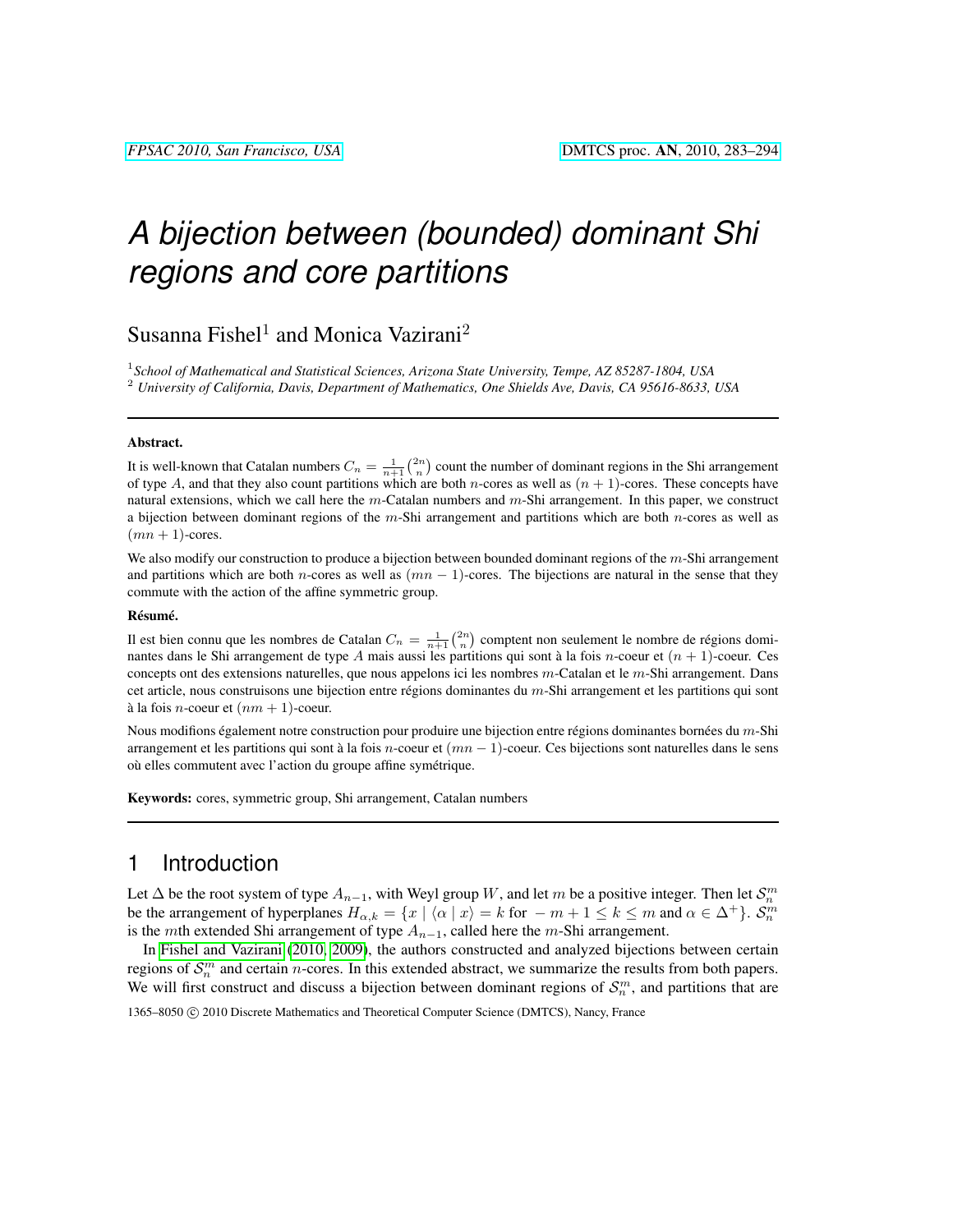n-cores as well as  $(mn+1)$ -cores. We will then modify the construction to give a direct bijection between *bounded* dominant regions and partitions which are simultaneously *n*-cores and  $(mn - 1)$ -cores.

Our bijection is W-equivariant in the following sense. In each connected component of  $\mathcal{S}_n^m$  there is exactly one m-minimal alcove, the alcove closest to the fundamental alcove  $A_0$ , and in each bounded connected component there is exactly one  $m$ -maximal alcove, the alcove farthest from the fundamental alcove  $A_0$ . Since the affine Weyl group W acts freely and transitively on the set of alcoves, there is a natural way to associate an element  $w \in W = \widehat{\mathfrak{S}}_n$  to any alcove  $w^{-1}A_0$ , and to the m-minimal and m-maximal alcoves in particular. There is also a natural action of  $\mathfrak{S}_n$  on partitions, whereby the orbit of the empty partition  $\emptyset$  is precisely the *n*-cores. We will show that when w is associated to an m-minimal alcove, then  $w\emptyset$  is an  $(mn + 1)$ -core as well as an *n*-cores and that all such  $(mn + 1)$ -cores that are also  $n$ -cores can be obtained this way. We will also show the analogous result for  $m$ -maximal alcoves and  $(mn - 1)$ -cores that are also *n*-cores.

Roughly speaking, to each *n*-core  $\lambda$  we can associate an integer vector  $\vec{n}(\lambda)$  whose entries sum to zero, as in [Garvan et al.](#page-11-2) [\(1990\)](#page-11-2). When  $\lambda$  is also an  $(mn + 1)$ -core, these entries satisfy certain inequalities. On the other hand, these are precisely the inequalities that describe when a dominant alcove is m-minimal. We  $\lambda$  is an  $(mn - 1)$ -core, the inequalites which must be satisfied by the entries of the vector exactly describe when a dominant alcove is m-maximal.

As a consequence, we show an n-core  $\lambda$  is automatically an  $(mn + 1)$ -core if  $\varepsilon_i(\lambda) \leq m$  for all  $0 \leq i \leq n$ , where  $\varepsilon_i(\lambda)$  counts the number of removable boxes of residue i. We also show the related result, that an *n*-core  $\lambda$  is automatically an  $(mn - 1)$ -core if  $\varphi_i(\lambda) \leq m$  for all  $0 \leq i \leq n$ , where  $\varphi_i(\lambda)$ counts how many addable boxes of residue i the partition  $\lambda$  has.

The article is organized as follows. In Section [2](#page-1-0) we introduce notation and recall facts about Coxeter groups, root systems of type A, and inversion sets for elements of the affine symmetric group. Section [3](#page-2-0) explains how the position of  $w^{-1} \mathcal{A}_0$  relative to our system of affine hyperplanes is captured by the action of w on affine roots and that m-minimality and m-maximality can each be expressed by certain inequalities on the entries of  $w(0, 0, \ldots, 0)$ . In Section [4](#page-3-0) we review facts about core partitions and in particular remind the reader how to associate an element of the root lattice to each core. Our main theorems, the bijection between dominant regions of the m-Shi arrangement and special cores and the bijection between bounded dominant regions of the m-Shi arrangement and other special cores, is in Section [5.](#page-5-0) Section [6](#page-5-1) describes the effect of a related bijection on  $m$ -minimal and  $m$ -maximal alcoves. In Section [7,](#page-8-0) we derive further results that refine our bijection between alcoves and cores and that involve Narayana numbers. We also characterize alcove walls in terms of addable and removable boxes.

### <span id="page-1-0"></span>2 Preliminaries

Please also see [Fishel and Vazirani](#page-11-0) [\(2010,](#page-11-0) [2009\)](#page-11-1). Let  $\Delta$  be the root system for type  $A_{n-1}$ , with Weyl group the symmetric group  $\mathfrak{S}_n$ . Let  $\widetilde{\Delta}$  be the affine root system of type  $A_{n-1}^{(1)}$ , with null root  $\delta$ , and with Weyl group the affine symmetric group  $\hat{\mathfrak{S}}_n$ . See [Kac](#page-11-3) [\(1990\)](#page-11-3) for more details.  $\Delta$  spans a Euclidean space V with inner product  $\langle \cdot | \cdot \rangle$ . Let  $Q \subseteq V$  denote the root lattice for  $\Delta$ . Let m be a positive integer. The m*-Shi arrangement* is the collection of hyperplanes

$$
\mathcal{S}_n^m = \{ H_{\alpha,k} \mid \alpha \in \Delta^+, -m < k \le m \},
$$

where  $H_{\alpha,k} = \{v \in V \mid \langle v | \alpha \rangle = k\}.$  This arrangement can be defined for all types; here we are concerned with type A.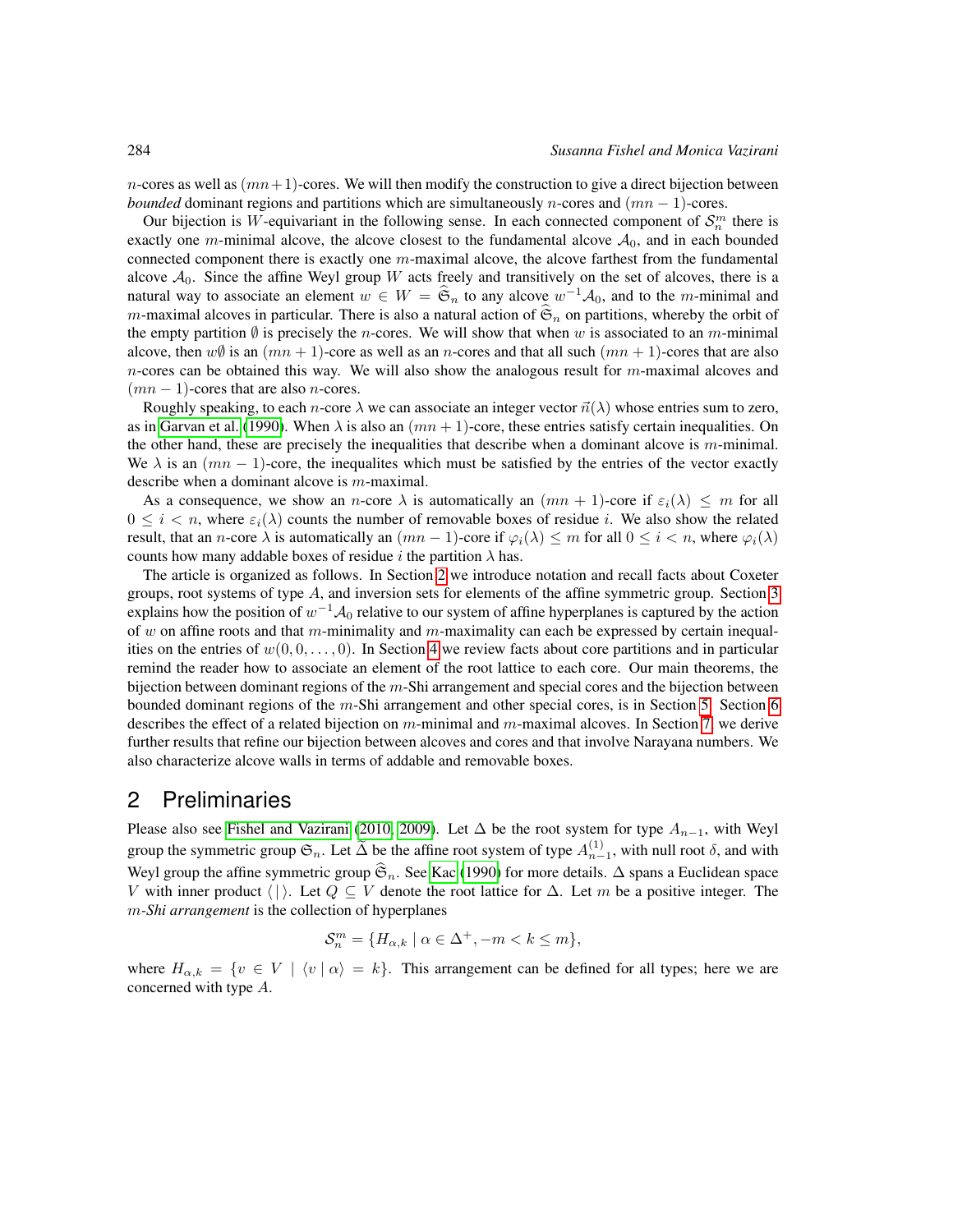*Bijection from (bounded) Shi regions to cores* 285

The arrangement dissects V into connected components we call regions. We refer to regions which are in the dominant chamber of V as *dominant* regions. Each connected component of  $V \setminus \bigcup_{\substack{\alpha \in \Delta^+ \\ k \in \mathbb{Z}}} H_{\alpha,k}$  is

called an alcove and the *fundamental alcove* is denoted  $A_0$ .

We denote the (closed) half spaces  $H^+_{\alpha,k} = \{v \in V \mid \langle v \mid \alpha \rangle \geq k\}$  and  $H^-_{\alpha,k} = \{v \in V \mid \langle v \mid \alpha \rangle \leq k\}.$ Note  $\mathcal{A}_0$  is the interior of  $H_{\theta,1}^- \cap \bigcap_{i=1}^{n-1} H_{\alpha_i,0}^+$  and the dominant chamber is  $\bigcap_{i=1}^{n-1} H_{\alpha_i,0}^+$ .

The affine symmetric group  $\mathfrak{S}_n$  acts on V (preserving Q) via affine linear transformations, and acts freely and transitively on the set of alcoves. We thus identify each alcove A with the unique  $w \in \mathfrak{S}_n$  such that  $\mathcal{A} = w\mathcal{A}_0$ . We also note that we may express any  $w \in \mathfrak{S}_n$  as  $w = ut_\gamma$  for unique  $u \in \mathfrak{S}_n$ ,  $\gamma \in Q$ , or equivalently  $w = t_{\gamma'}u$  where  $\gamma' = u(\gamma)$ . If we embed V into  $\mathbb{R}^n$  by mapping  $\alpha_i$  to  $\varepsilon_i - \varepsilon_{i+1}$ , note that  $\gamma' = w(0, \ldots, 0).$ 

We also remind the reader that when  $w^{-1}$  is a minimal length right coset representative for  $\hat{\mathfrak{S}}_n/\mathfrak{S}_n$ , then we may write  $w^{-1} = t_{\gamma'} u$  where  $u \in \mathfrak{S}_n$  and  $\gamma'$  is in the dominant chamber.

For  $w \in \widehat{\mathfrak{S}}_n$ , we define the inversion set Inv $(w) = \{ \alpha \in \Delta^+ \mid w(\alpha) \in \Delta^- \}$ . Notice that the length  $\ell(w) = |\text{Inv}(w)|$  for  $w \in \mathfrak{S}_n$  is just the minimal number of affine hyperplanes separating  $w^{-1}A_0$  from  $A_0$ . We will need the following well-known proposition and corollary, both describing Inv(w) and both proved in [Fishel and Vazirani](#page-11-0) [\(2010\)](#page-11-0).

<span id="page-2-1"></span>**Proposition 2.1.** Let  $w \in \widehat{S}_n$  and  $\alpha + k\delta \in \widetilde{\Delta^+}$ . Then  $\alpha + k\delta \in \text{Inv}(w)$  iff  $w^{-1}A_0 \subseteq H_{-\alpha,k}^+$ 

**Corollary 2.2.** *Suppose* w *is a minimal length left coset representative for*  $\hat{\mathfrak{S}}_n/\mathfrak{S}_n$ *. Then* Inv(w) *consists only of roots of the form*  $-\alpha + k\delta$ ,  $k \in \mathbb{Z}_{>0}$ ,  $\alpha \in \Delta^+$ *. Further, if*  $-\alpha + k\delta \in \text{Inv}(w)$  *and*  $k > 1$  *then*  $-\alpha + (k-1)\delta \in \text{Inv}(w)$ .

### <span id="page-2-0"></span>3  $m$ -minimal and  $m$ -maximal alcoves

We say an alcove  $w\mathcal{A}_0$  is m-minimal if it is the unique alcove in its region such that  $\ell(w)$  is smallest. Such alcoves are termed "representative alcoves" by Athanasiadis. We can identify each connected component of the complement of the  $m$ -Shi arrangement with its unique  $m$ -minimal alcove.

If the region is bounded, we can also identify it with the unique alcove  $w' A_0$  contained in it such that  $\ell(w')$  is largest. In this situation we will say the alcove  $w' \mathcal{A}_0$  is m-maximal. Note that for unbounded regions, no such alcove exists.

See Figure [5](#page-8-1) below for a picture of the m-maximal alcoves of type  $A_2$  for  $m = 1, 2$ .

The following proposition is useful. For a given alcove, it characterizes the affine hyperplanes containing its walls and which simple reflections flip it over those walls (by the right action). It can be found in [Shi](#page-11-4) [\(1987\)](#page-11-4) in slightly different notation.

<span id="page-2-2"></span>**Proposition 3.1.** *Suppose*  $w{\cal A}_0 \subseteq H_{\alpha,k}^+$  *but*  $ws_i{\cal A}_0 \subseteq H_{\alpha,k}^-$ 

- *1. Then*  $w(\alpha_i) = \alpha k\delta$ .
- 2. Let  $\beta = w^{-1}(0, \ldots, 0) \in V$ *. Then*  $\langle \beta | \alpha_i \rangle = -k$ *.*

Using the coordinates of  $V \subseteq \mathbb{R}^n$ , we note  $k = \gamma_{u(i)} - \gamma_{u(i+1)}$ , where  $w = t_{\gamma}u$ .

<span id="page-2-3"></span>**Remark 3.2.** *Note, if*  $wA_0$  *is* m-minimal, then whenever  $k \in \mathbb{Z}_{\geq 0}$  and  $wA_0 \subseteq H_{\alpha,k}^+$  but  $ws_iA_0 \subseteq H_{\alpha,k}^$ *then we must have*  $k \leq m$  *in the case*  $\alpha > 0$  *and*  $k \leq m - 1$  *in the case*  $\alpha < 0$ *.*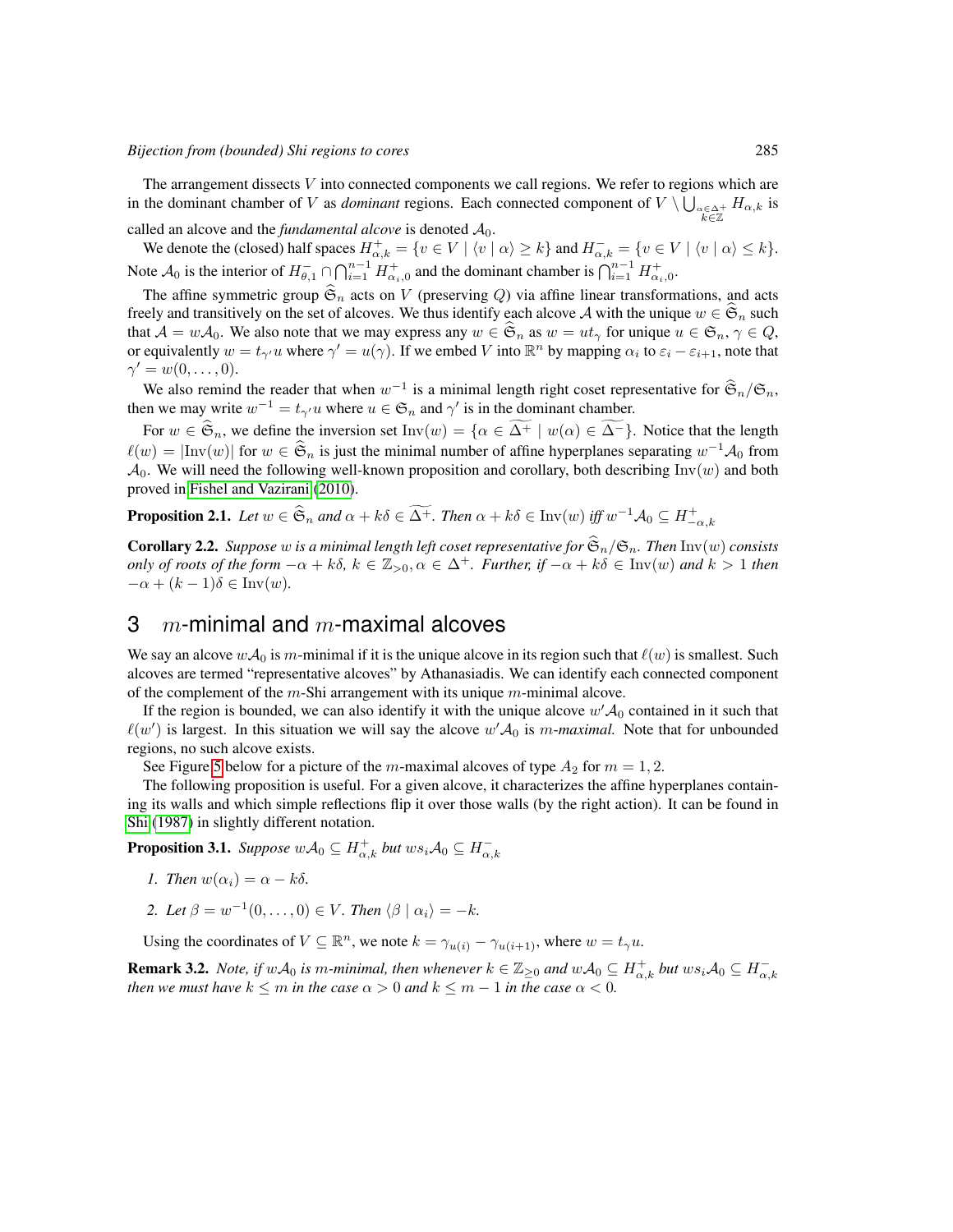It is easy to see that this condition is not only necessary but sufficient to describe when  $wA_0$  is m*minimal. Together with Proposition* [2.1,](#page-2-1) *Proposition* [3.1](#page-2-2) *says that when*  $\alpha_i \in Inv(w)$  *and*  $w(\alpha_i) = \alpha - k\delta$ *then*  $k \leq m$ , and for  $\beta = w^{-1}(0, \ldots, 0)$  that  $\langle \beta | \alpha_i \rangle \geq -m$ .

<span id="page-3-1"></span>Applying Remark [3.2](#page-2-3) to positive  $\alpha$  and alcoves in the dominant chamber, we get the following corollary. **Corollary 3.3.** *Suppose*  $w \mathcal{A}_0$  *is in the dominant chamber and m-minimal.* 

- *1. If*  $w\mathcal{A}_0 \subseteq H_{\alpha,k}^+$  but  $ws_i\mathcal{A}_0 \subseteq H_{\alpha,k}^-$  for some  $\alpha \in \Delta^+, k \in \mathbb{Z}_{\geq 0}$ , then  $k \leq m$ .
- *2. Let*  $\beta = w^{-1}(0, \ldots, 0)$ *. Then*  $\langle \beta | \alpha_i \rangle \ge -m$ *, for all i, and in particular*  $\langle \beta | \theta \rangle \le m + 1$ *.*

*Proof.* The first statement follows directly from Proposition [3.1](#page-2-2) and Remark [3.2.](#page-2-3) To conclude that the second statement holds for all i, note that if  $k \leq 0$  then automatically  $k \leq m$ .  $\Box$ 

It is possible to make a remark analogous to Remark [3.2](#page-2-3) for the case of  $m$ -maximal alcoves and we derive a corollary analogous to Corollary [3.3](#page-3-1)

<span id="page-3-2"></span>**Corollary 3.4.** *Suppose*  $wA_0$  *is in the dominant chamber and m-maximal.* 

- *1. If*  $wA_0 \subseteq H_{\alpha,k}^-$  *but*  $ws_iA_0 \subseteq H_{\alpha,k}^+$  *for some*  $\alpha \in \Delta^+, k \in \mathbb{Z}_{\geq 0}$ *, then*  $k \leq m$ *.*
- 2. Let  $\beta = w^{-1}(0, \ldots, 0)$ . Then  $\langle \beta | \alpha_i \rangle \leq m$ , for all i, and in particular  $\langle \beta | \theta \rangle \geq -m+1$ .

## <span id="page-3-0"></span>4 Core partitions and their abacus diagrams

In this section we review some well-known facts about  $n$ -cores and review the useful tool of the abacus construction. Details can be found in [James and Kerber](#page-11-5) [\(1981\)](#page-11-5).

There is a well-known bijection  $C : \{n\text{-cores}\}\to Q$  that commutes with the action of  $\hat{\mathfrak{S}}_n$ . One can use the  $\mathfrak{S}_n$ -action to define the bijection, or describe it directly from the combinatorics of partitions via the work of Garvan-Kim-Stanton's  $\vec{n}$ -vectors in [Garvan et al.](#page-11-2) [\(1990\)](#page-11-2) or of [Lascoux](#page-11-6) [\(2001\)](#page-11-6), or as described in terms of balanced abaci as in [Berg et al.](#page-11-7) [\(2009\)](#page-11-7). Here, we will recall the description from [Berg et al.](#page-11-7) [\(2009\)](#page-11-7) as well as remind the reader of the  $\mathfrak{S}_n$ -action on n-cores.

We identify a partition  $\lambda = (\lambda_1, \dots, \lambda_r)$  with its Young diagram, the array of boxes with coordinates  ${(i, j) | 1 \le j \le \lambda_i}$ . We say the box  $(i, j) \in \lambda$  has *residue*  $j - i \mod n$ , and in that case, we often refer to it as a  $(j - i \mod n)$ -box. Its *hook length*  $h_{(i,j)}^{\lambda}$  is 1+ the number of boxes to the right of and below  $(i, j).$ 

An *n*-core is a partition  $\lambda$  such that  $n \nmid h_{(i,j)}^{\lambda}$  for all  $(i, j) \in \lambda$ .

We say a box is *removable* from  $\lambda$  if its removal results in a partition. Equivalently its hook length is 1. A box not in  $\lambda$  is *addable* if its union with  $\lambda$  results in a partition.

**Claim 4.1.** Let  $\lambda$  be an n-core. Suppose  $\lambda$  has a removable *i*-box. Then it has no addable *i*-boxes. *Likewise, if* λ *has an addable* i*-box it has no removable* i*-boxes.*

 $\hat{\mathfrak{S}}_n$  acts transitively on the set of *n*-cores as follows. Let  $\lambda$  be an *n*-core. Then

| $\bigwedge \cup$ all addable <i>i</i> -boxes                                                                                          | $\exists$ any addable <i>i</i> -box, |
|---------------------------------------------------------------------------------------------------------------------------------------|--------------------------------------|
| $s_i \lambda = \left\{ \lambda \setminus \text{all removable } i\text{-boxes } \exists \text{ any removable } i\text{-box,} \right\}$ |                                      |
| $\lambda$                                                                                                                             | else.                                |

It is easy to check  $s_i \lambda$  is an *n*-core.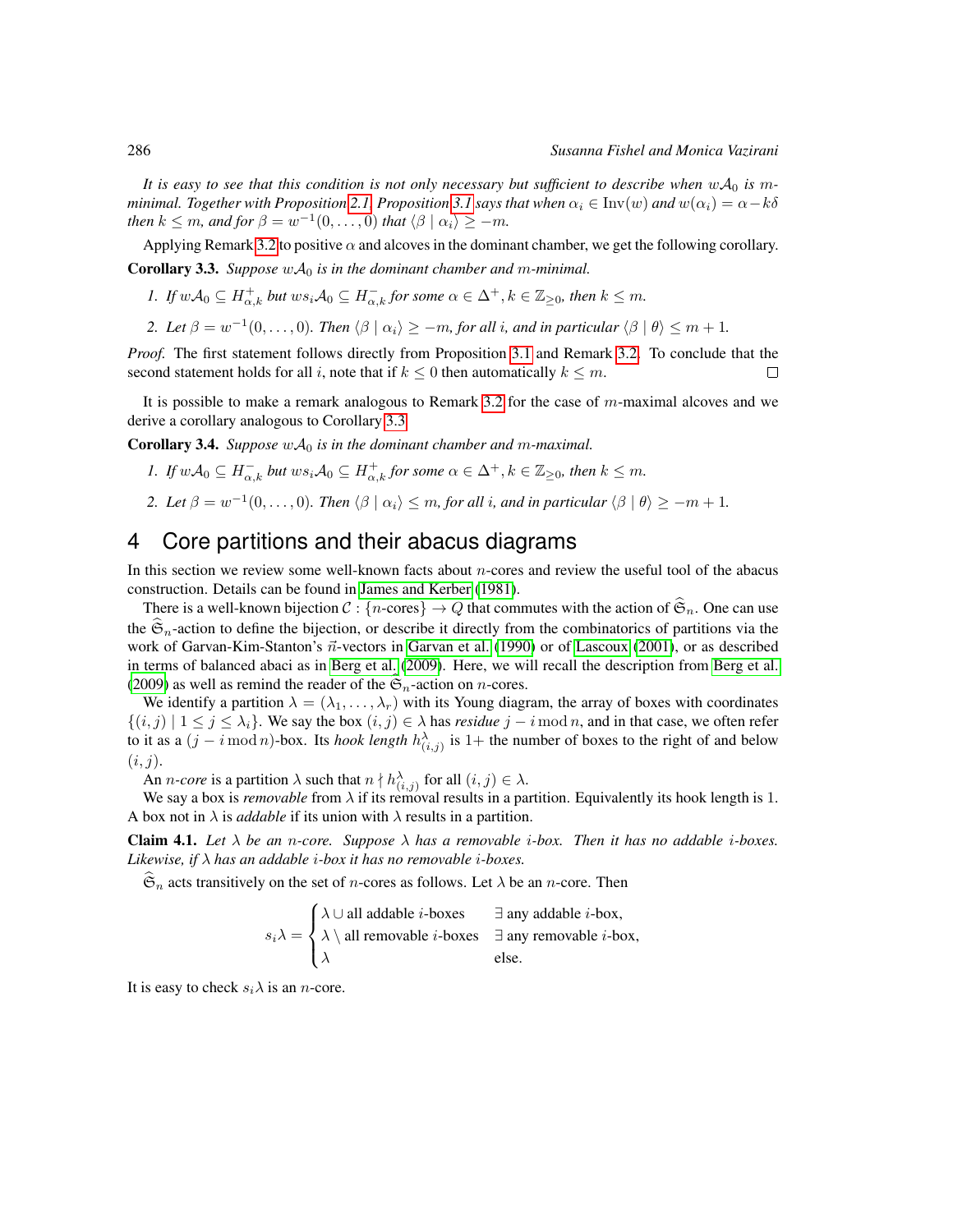#### *4.1 Abacus diagrams*

We can associate to each partition  $\lambda$  its abacus diagram. When  $\lambda$  is an *n*-core, its abacus has a particularly nice form, and then can be used to construct an element of Q. Each partition  $\lambda = (\lambda_1, \dots, \lambda_r)$  is determined by its hook lengths in the first column, the  $\beta_k = h^{\lambda}_{(k,1)}$ .

An *abacus diagram* is a diagram, with entries from Z arranged in n columns labeled  $0, 1, \ldots, n - 1$ , called *runners*. The horizontal cross-sections or rows will be called *levels* and runner k contains the entry labeled by  $rn + k$  on level r where  $-\infty < r < \infty$ . We draw the abacus so that each runner is vertical, oriented with  $-\infty$  at the top and  $\infty$  at the bottom, and we always put runner 0 in the leftmost position, increasing to runner  $n - 1$  in the rightmost position. Entries in the abacus diagram may be circled; such circled elements are called *beads*. Entries which are not circled will be called *gaps*. We shall say two abaci are equivalent if they differ by adding a constant to all entries. Note, in this case we must cyclically permute the runners so that runner 0 is leftmost. Given a partition  $\lambda$  its abacus is any abacus diagram equivalent to the one obtained by placing beads at entries  $\beta_k = h^{\lambda}_{(k,1)}$  and all  $j \in \mathbb{Z}_{< 0}$ .

**Remark 4.2.** *It is well-known that*  $\lambda$  *is an n-core if and only if its abacus is flush, that is to say whenever there is a bead at entry j there is also a bead at*  $j - n$ *.* 

We define the *balance number* of an abacus to be the sum over all runners of the largest level in that runner which contains a bead. We say that an abacus is *balanced* if its balance number is zero. Note that there is a unique abacus which represents a given n-core  $\lambda$  for each balance number. Given a flush abacus, that is, the abacus of an *n*-core  $\lambda$ , we can associate to it the vector whose  $i^{th}$  entry is the largest level in runner  $i - 1$  which contains a bead. The sum of the entries in this vector is the balance number of the abacus. When the abacus is balanced, we will call this vector  $\vec{n}(\lambda)$ , in keeping with the notation of [Garvan](#page-11-2) [et al.](#page-11-2) [\(1990\)](#page-11-2). We note that  $\vec{n}(\lambda) \in Q$ , when we identify Q with  $\{(a_1, \ldots, a_n) \in \mathbb{Z}^n \mid \sum_i a_i = 0\}$ .

We recall the following claim, which can be found in [Berg et al.](#page-11-7) [\(2009\)](#page-11-7).

**Claim 4.3.** *The map*  $\lambda \mapsto \vec{n}(\lambda)$  *is an*  $\hat{\mathfrak{S}}_n$ -equivariant bijection {n-cores}  $\rightarrow Q$ .

We recall here results of [Anderson](#page-11-8) [\(2002\)](#page-11-8), which describe the abacus of an *n*-core that is also a  $t$ -core, for t relatively prime to n. When  $t = mn - 1$ , this takes a particularly nice form.

<span id="page-4-1"></span>**Proposition 4.4** (Anderson). Let  $\lambda$  be an n-core. Suppose t is relatively prime to n. Let  $M = nt - n - t$ . *Consider the grid of points*  $(x, y) \in \mathbb{Z} \times \mathbb{Z}$  *with*  $0 \leq x \leq n - 1$ ,  $0 \leq y$  *labelled by*  $M - xt - yn$ *. Circle a point in this grid if and only if its label is obtained from the first column hooklengths of* λ *or its label is in*  $\mathbb{Z}_{\leq 0}$ *. Then*  $\lambda$  *is a t-core if and only if the following three conditions hold.* 

- <span id="page-4-0"></span>*1. All beads in the abacus of*  $\lambda$  *are at entries*  $\leq M$ *, in other words at*  $(x, y)$  *with*  $0 \leq x \leq n - 1$ *,*  $0 \leq y;$
- *2. The circled points in the grid are upwards flush, in other words if*  $(x, y)$  *is circled, so is*  $(x, y 1)$ ;
- *3. The circled points in the grid are flush to the right, in other words if*  $(x, y)$  *is circled and*  $x \leq n-2$ *, so is*  $(x + 1, y)$ *.*

Note that the columns of this grid are exactly the runners of  $\lambda$ 's abacus, written out of order, with each runner shifted up or down relative to its new left neighbor. The runners have also been truncated, which is irrelevant given condition [\(1\)](#page-4-0) above. This shifting is performed exactly so labels in the same row are congruent mod  $t$ . This explains why the circles must be flush to the right as well as upwards flush.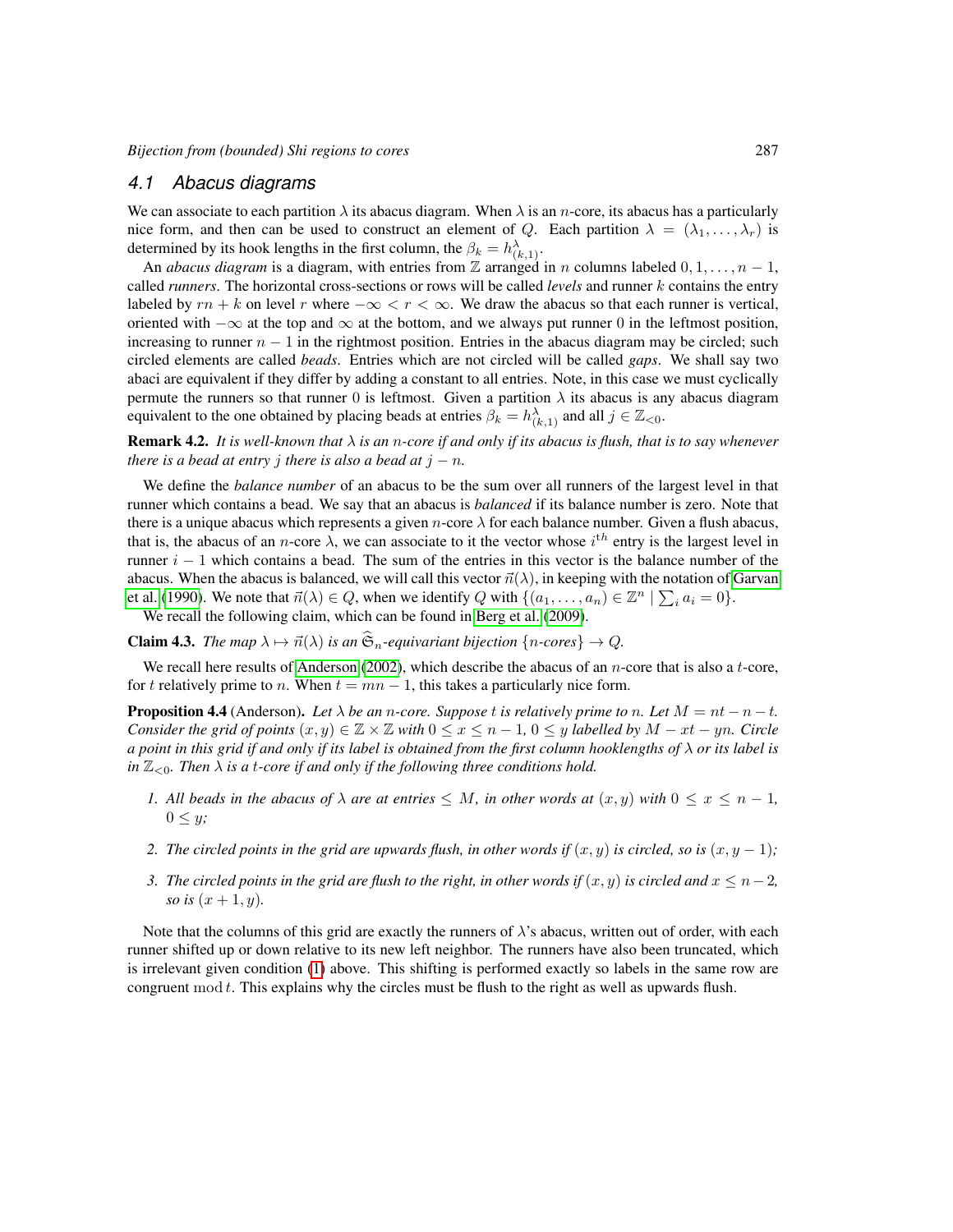We will now analyze the special cases  $t = mn + 1$  and  $t = mn - 1$  to derive the conditions for a *n*-core to be a  $mn \pm 1$ -core.

Corollary 4.5. *Let* λ *be an* n*-core.*

- *1. Then*  $\lambda$  *is an* ( $mn+1$ *)-core if and only if*  $\langle \vec{n}(\lambda) | \alpha_i \rangle \ge -m$  *for*  $0 < i < n$  *and*  $\langle \vec{n}(\lambda) | \theta \rangle \le m+1$ .
- *2.* Let  $\lambda$  be an n-core. Then  $\lambda$  is an  $(mn-1)$ -core if and only if  $\langle \vec{n}(\lambda) | \alpha_i \rangle \leq m$  for  $0 < i < n$  and  $\langle \vec{n}(\lambda) | \theta \rangle \geq -m + 1.$

*Proof.* In the notation of Proposition [4.4,](#page-4-1) in the special case  $t = mn + 1$ , the columns of the grid are the runners of  $\lambda$ 's abacus, written in reverse order. Furthermore, each runner has been shifted m units down relative to its new left neighbor. So the condition of being flush to the right on Anderson's grid is given by requiring on the abacus that if the largest circled entry on runner  $i+1$  is at level r then runner i must have a circled entry at level  $r - m$ . In other words, if  $(a_1, \ldots, a_n) = \vec{n}(\lambda)$ , then we require  $a_i + m - a_{i+1} \geq 0$ , i.e.  $\langle \vec{n}(\lambda) | \alpha_i \rangle \ge -m$  for  $0 < i < n$ . Recall the  $0^{th}$  and  $(n-1)^{st}$  and runners must also have this relationship (adding a constant to all entries in the abacus cyclically permutes the runners). This condition becomes  $a_n + 1 + m - a_1 \geq 0$ , i.e.  $\langle \vec{n}(\lambda) | \theta \rangle \leq m + 1$ .

In the other special case,  $t = mn - 1$ , the columns of the grid are now the runners of  $\lambda$ 's abacus, cyclically shifted so the 0-runner is now rightmost versus leftmost. Otherwise, the analysis is the same.  $\Box$ 

### <span id="page-5-0"></span>5 The bijection between cores and alcoves

Let  $\Phi$  be the map

{*n*-cores} → {alcoves in the dominant chamber}  

$$
w\emptyset \mapsto w^{-1}A_0,
$$

which is  $\hat{\mathfrak{S}}_n$ -equivariant, except for the minor technicality that the action on cores is a left action, but we take the right action on alcoves when discussing the Shi arrangement.

**Theorem 5.1.** *The map*  $\Phi : w\emptyset \mapsto w^{-1}A_0$  *for* w *a minimal length left coset representative of*  $\widehat{\mathfrak{S}}_n/\mathfrak{S}_n$ *induces a bijection between the set of* n*-cores that are also* (mn + 1)*-cores and the set of* m*-minimal alcoves, which are in the dominant chamber of* V *.*

**Theorem 5.2.** *The map*  $\Phi: w\emptyset \mapsto w^{-1}A_0$  *for* w *a minimal length left coset representative of*  $\hat{\mathfrak{S}}_n/\mathfrak{S}_n$ *induces a bijection from the set of* n*-cores that are also* (mn − 1)*-cores to the set of* m*-maximal alcoves in the dominant chamber.*

The first bijection is pictured below in Figure [1](#page-6-0) and the second in Figure [2.](#page-6-1)

### <span id="page-5-1"></span>6 A bijection on alcoves

Although they are not an ingredient in the main theorem of this paper, the following theorems build on the work of Section [3.](#page-2-0) They describe what the bijection  $w A_0 \mapsto w^{-1} A_0$  does to the m-minimal and m-maximal alcoves. In particular, we do not limit ourselves to dominant alcoves.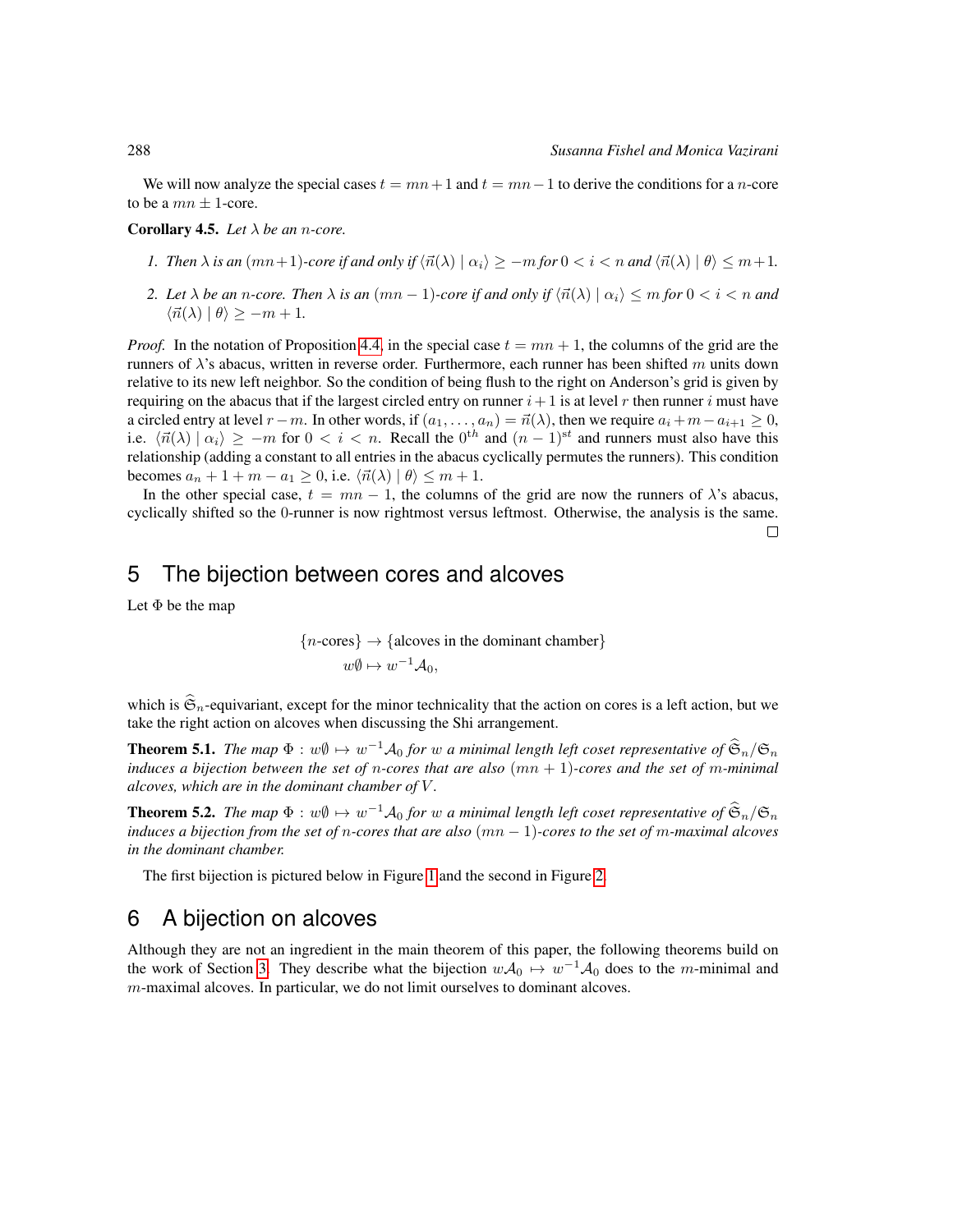

<span id="page-6-0"></span>Fig. 1: m-minimal alcoves  $w^{-1}A_0$  in the dominant chamber of the m-Shi arrangement of type  $A_2$ , filled with the 3-core partition w $\emptyset$ . On the left ( $m = 1$ ), they are also 4-cores, and on the right ( $m = 2$ ), they are also 7-cores.



<span id="page-6-1"></span>Fig. 2: m-maximal alcoves  $w^{-1}A_0$  in the dominant chamber of the m-Shi arrangement of type  $A_2$ , filled with the 3-core partition  $w\emptyset$ . On the left  $(m = 1)$ , they are also 2-cores, and on the right  $(m = 2)$ , they are also 5-cores.

#### *6.1 Effect on* m*-minimal alcoves*

Define  $\mathfrak{A}_m$  to be the *m*-dilation of  $\mathcal{A}_0$ :

$$
\mathfrak{A}_m = \{ v \in V \mid \langle v \mid \alpha_i \rangle \ge -m, \langle v \mid \theta \rangle \le m+1 \}.
$$

Note that the set of alcoves in  $\mathfrak{A}_m$  is in bijection with  $Q/(mn+1)Q$ . Furthermore, it is easy to see by translating (by  $m\rho = \frac{m}{2} \sum_{\alpha \in \Delta^+} \alpha$ ) that  $Q \cap \mathfrak{A}_m$  is in bijection with  $Q \cap \overline{(mn+1)\mathcal{A}_0}$ . It is the latter that is discussed in Lemma 7.4.1 of [Haiman](#page-11-9) [\(1994\)](#page-11-9) and studied in [Athanasiadis](#page-11-10) [\(2005\)](#page-11-10) (technically for the co-root lattice  $Q^{\vee}$ ). Taking the latter bijection into account, the second statement of Theorem [6.1](#page-6-2) below appears in Theorem 4.2 of [Athanasiadis](#page-11-10) [\(2005\)](#page-11-10).

- <span id="page-6-2"></span>**Theorem 6.1.** *1. The map*  $wA_0 \mapsto w^{-1}A_0$  *restricts to a bijection between alcoves in the region*  $\mathfrak{A}_m$ *and* m*-minimal alcoves.*
	- 2. The map  $w(0,\ldots,0) \mapsto w^{-1}A_0$  restricts to a bijection between  $Q \cap \mathfrak{A}_m$  and m-minimal alcoves *in the dominant chamber.*

*Proof.* Observe  $\mathfrak{A}_m = H_{\theta,m+1}^- \cap \bigcap_{i=1}^{n-1} H_{\alpha_i,-m}^+$  can be viewed as an *m*-dilation of (the closure of)  $\mathcal{A}_0 \subseteq H_{\theta,1}^- \cap \bigcap_{i=1}^{n-1} H_{\alpha_i,0}^+$ .

The second statement follows directly from Corollary [3.3.](#page-3-1)

A proof of the first statement can be given that is very similar to that of Propositions [3.1](#page-2-2) and [2.1.](#page-2-1) In [Fishel and Vazirani](#page-11-0) [\(2010\)](#page-11-0) we use those propositions to prove it.

 $\Box$ 

The first part of the bijection is illustrated in Figures [3,](#page-7-0) and [4,](#page-7-1) by comparing Figure [4](#page-7-1) to Figure [3.](#page-7-0)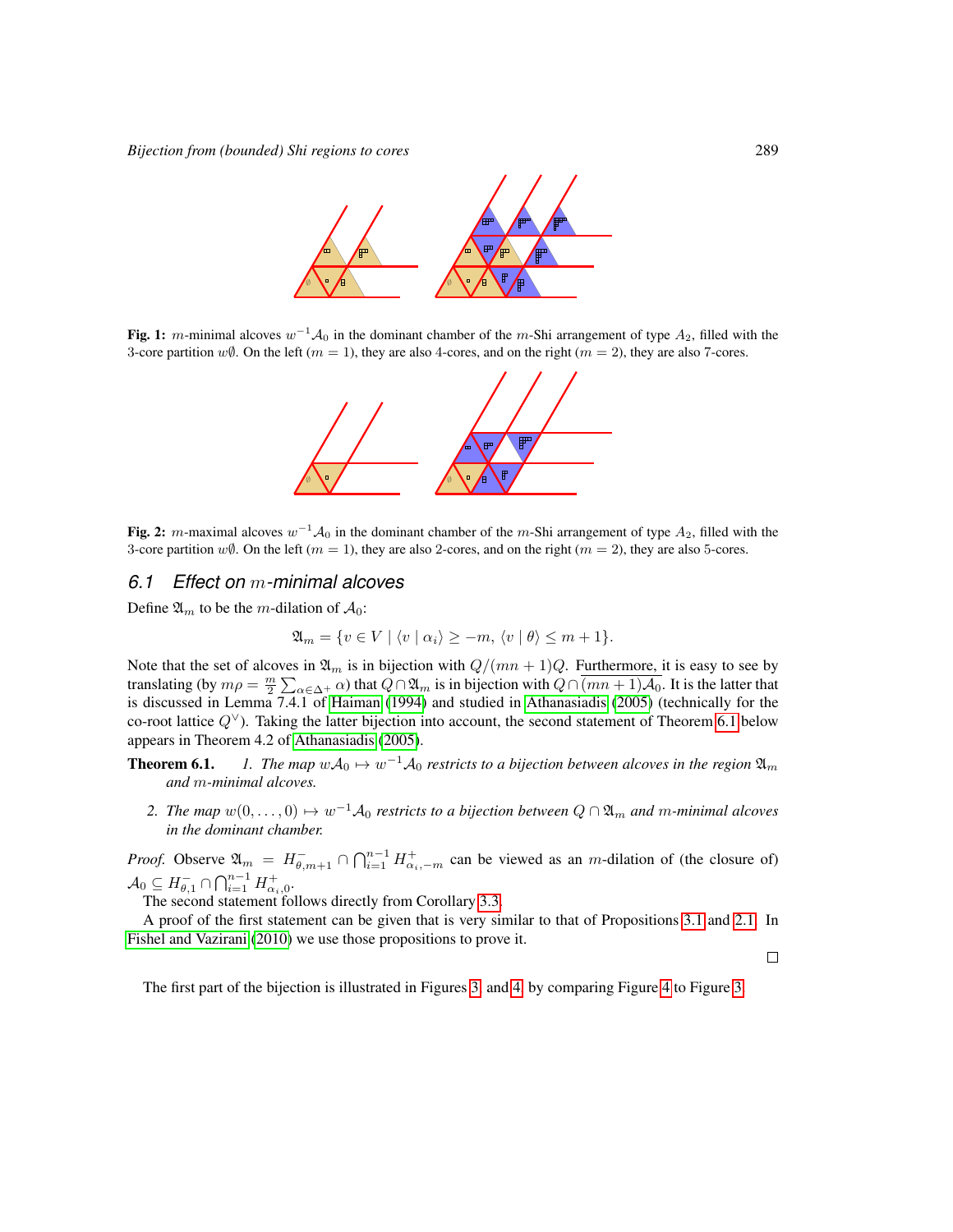

<span id="page-7-0"></span>Fig. 3:  $w\mathcal{A}_0$  for the m-minimal alcoves  $w^{-1}\mathcal{A}_0$  in Figure [4](#page-7-1) below,  $m=1,2$ . Note  $w\mathcal{A}_0\subseteq \mathfrak{A}_m$ . Each  $\gamma\in Q$  is in precisely one yellow/blue alcove, so this illustrates the second statement of Theorem [6.1.](#page-6-2)



<span id="page-7-1"></span>Fig. 4: m-minimal alcoves in the m-Shi arrangement for  $m = 1$  ( $m = 2$ ). Dominant alcoves are shaded yellow (and/or blue, respectively).

### *6.2 Effect on* m*-maximal alcoves*

Let

$$
\mathfrak{a}_m = \{ v \in V \mid \langle v \mid \alpha_i \rangle \leq m \text{ for } 1 \leq i < n, \langle v \mid \theta \rangle \geq -m+1 \}.
$$

- <span id="page-7-2"></span>**Theorem 6.2.** *1. The map*  $wA_0 \mapsto w^{-1}A_0$  *restricts to a bijection between alcoves in the region*  $\mathfrak{a}_m$ *and* m*-maximal alcoves.*
	- 2. The map  $w(0,\ldots,0) \mapsto w^{-1}A_0$  restricts to a bijection between  $Q \cap \mathfrak{a}_m$  and m-maximal alcoves *in the dominant chamber.*

The proof is similar to the proof of Theorem [6.1.](#page-6-2)

The bijection is illustrated below, the first part comparing Figure [5](#page-8-1) to Figure [6,](#page-8-2) and the second part from restricting our attention to the lattice points.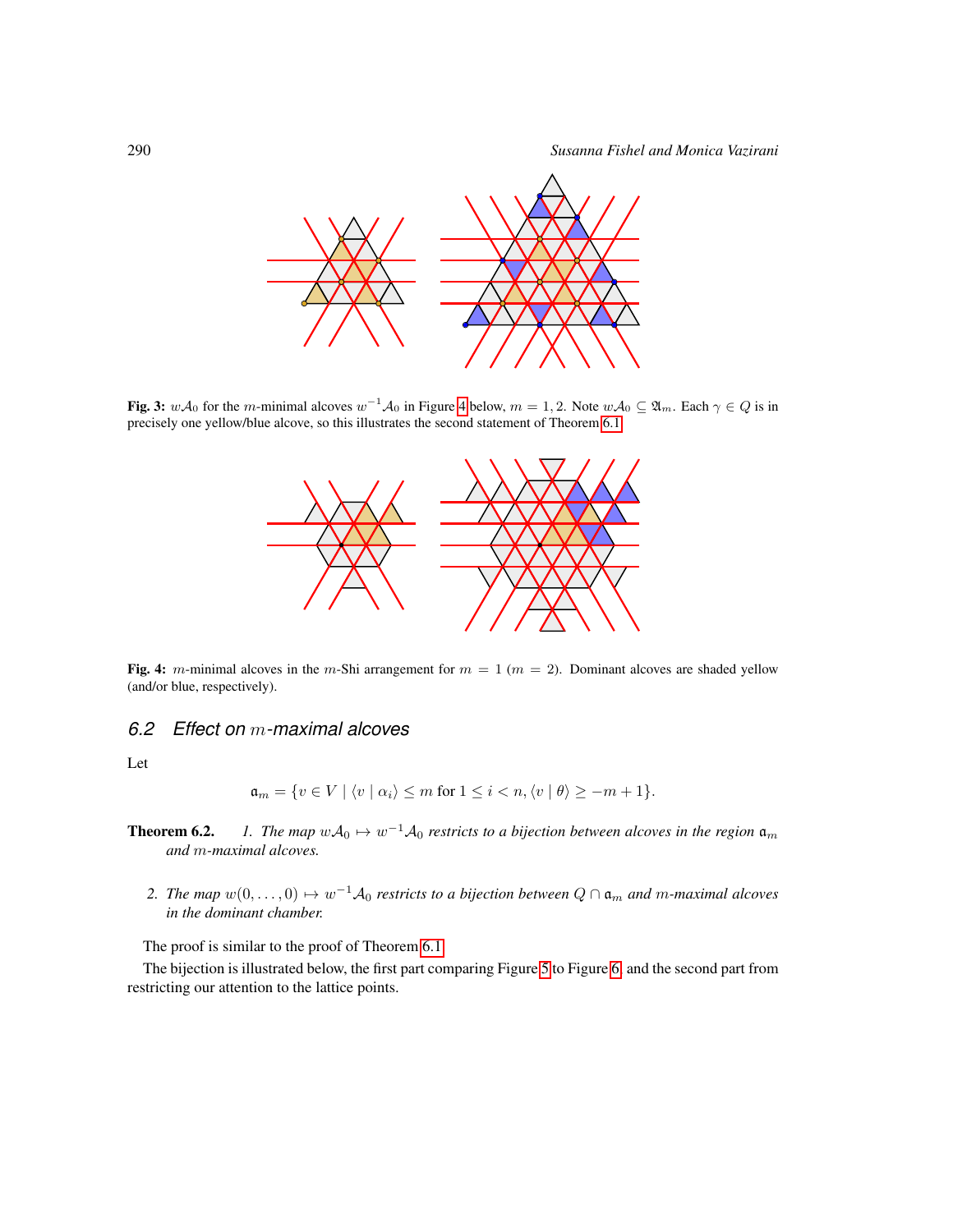

<span id="page-8-1"></span>Fig. 5: m-maximal alcoves in the m-Shi arrangement for  $m = 1$  ( $m = 2$ ). Dominant alcoves are shaded yellow (and/or blue, respectively), whereas other  $m$ -maximal alcoves are shaded gray.



<span id="page-8-2"></span>Fig. 6:  $w\mathcal{A}_0$  for the m-maximal alcoves  $w^{-1}\mathcal{A}_0$  in Figure [5](#page-8-1) above,  $m = 1, 2$ . Note  $\bigcup w\overline{\mathcal{A}}_0 = \mathfrak{a}_m$ . Each  $\gamma =$  $w(0,\ldots,0) \in Q \cap \mathfrak{a}_m$  is in precisely one yellow/blue alcove, so this illustrates the second statement of Theorem [6.2.](#page-7-2)

### <span id="page-8-0"></span>7 Alcove walls and addable and removable boxes for cores

In this section, we show how certain alcove walls correspond to addable and removable boxes in cores. We characterize the regions counted by the Narayana numbers in terms of their corresponding cores and explain an analagous result for bounded regions.

We will use some ideas from the theory of crystal graphs. For those readers familiar with the realization of the basic crystal  $B(\Lambda_0)$  of  $\widehat{\mathfrak{sl}}_n$  as having nodes parameterized by *n*-regular partitions,

$$
s_i \lambda = \begin{cases} \tilde{f}_i^{\langle h_i, \text{wt}(\lambda) \rangle}(\lambda) & \langle h_i, \text{wt}(\lambda) \rangle \ge 0 \\ \tilde{e}_i^{-\langle h_i, \text{wt}(\lambda) \rangle}(\lambda) & \langle h_i, \text{wt}(\lambda) \rangle \le 0, \end{cases}
$$

where

<span id="page-8-3"></span>
$$
wt(\lambda) = \Lambda_0 - \sum_{(x,y)\in\lambda} \alpha_{y-x \bmod n},\tag{7.1}
$$

and  $h_i$  is the co-root corresponding to  $\alpha_i$ .

Then the n-cores are exactly the  $\mathfrak{S}_n$ -orbit on the highest weight node, which is the empty partition  $\emptyset$ .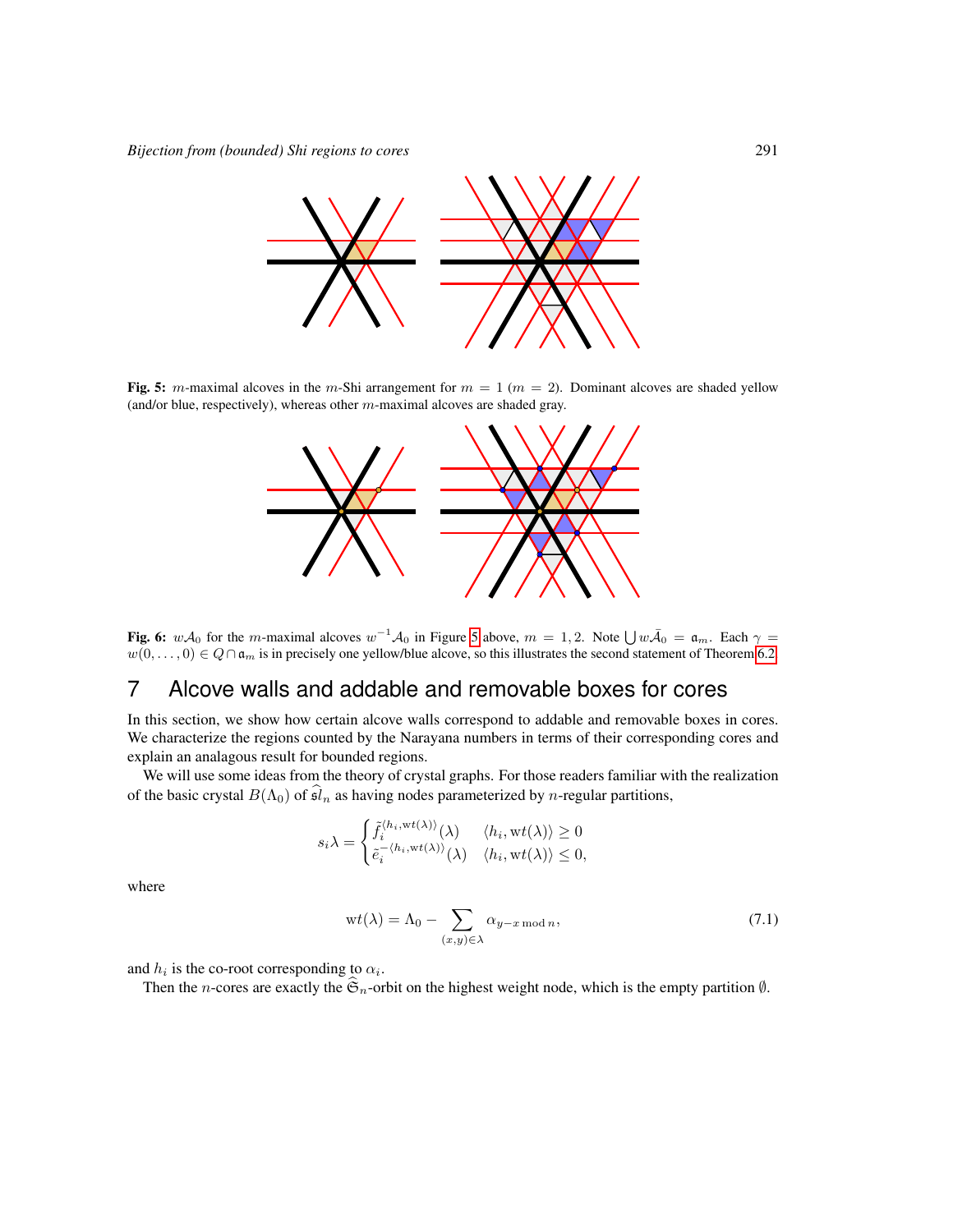It is well-known that  $s_i\lambda = \mu$  iff  $s_iwt(\lambda) = wt(\mu)$  where the action of  $\hat{\mathfrak{S}}_n$  on the weight lattice is given by

$$
s_i(\gamma) = \gamma - \langle \gamma \mid \alpha_i \rangle \alpha_i.
$$

We refer the reader to Chapters 5,6 of [Kac](#page-11-3) [\(1990\)](#page-11-3) for details on the affine weight lattice, definition of  $\Lambda_0$  and so on. For computational purposes, all we need remind the reader of is that  $\Lambda_0 | \alpha_i \rangle = \delta_{i,0}$  and  $\langle \alpha_0 | \alpha_i \rangle = 2\delta_{i,0} - \delta_{i,1} - \delta_{i,n-1}.$ 

It is useful to recall the following notation from the theory of crystal graphs. In the case  $s_i$  removes k boxes of residue i from the core  $\lambda$ , write  $\varepsilon_i(\lambda) = k$ ,  $\varphi_i(\lambda) = 0$ . In the case  $s_i$  adds r boxes to  $\lambda$  to obtain  $\mu$ , write  $\varepsilon_i(\lambda) = 0$ ,  $\varphi_i(\lambda) = r$ .

#### *7.1 Narayana numbers*

In this section, we add another set to the list in Theorem 1.2 of [Athanasiadis](#page-11-10) [\(2005\)](#page-11-10) of combinatorial objects counted by generalized Narayana numbers. We further refine the enumeration of *n*-cores  $\lambda$  which are also  $(mn + 1)$ -cores. This refinement produces the m-Narayana numbers, or generalized Narayana numbers,  $N_n^m(k)$ , which are defined in Definition [7.4](#page-9-0) below. Recall that the  $(k, l)$ -box of the n-core  $\lambda$  is referred to as an i-box if it has residue  $i = l - k \mod n$ . Our refinement here is to count the number of n-cores  $\lambda$  which are also  $(mn+1)$ -cores by the number of residues i such that  $\lambda$  has exactly m removable i-boxes.

<span id="page-9-2"></span>**Remark 7.1.** *Equation* [\(7.1\)](#page-8-3) *says that if*  $s_i$  *removes*  $k$  *boxes* (*of residue i*) *from*  $\lambda$ *, or adds*  $-k$  *boxes* to  $\lambda$  to *obtain*  $\mu$ , then  $\mathrm{wt}(\mu) = s_i(\mathrm{wt}(\lambda)) = \mathrm{wt}(\lambda) - k\alpha_i$ . In either case,  $\mathrm{wt}(\mu) = \mathrm{wt}(\lambda) + (\varphi_i(\lambda) - \varepsilon_i(\lambda))\alpha_i$ .

A straightforward rephrasing of Proposition [3.1](#page-2-2) is then:

<span id="page-9-1"></span>**Proposition 7.2.** *Let*  $\lambda$  *be an n*-core,  $k \in \mathbb{Z}_{>0}$ , and  $w \in \hat{\mathfrak{S}}_n$  of minimal length such that  $w\emptyset = \lambda$ . Fix  $0 \leq i < n$ . The following are equivalent:

- *1.*  $\lambda$  *has* k many removable *i*-boxes; in particular  $|s_i \lambda| = |\lambda| k$  as the action of  $s_i$  removes those i*-boxes.*
- *2.*  $\langle \vec{n}(\lambda) | \alpha_i \rangle = -k$  *for*  $i \neq 0$ ,  $\langle \vec{n}(\lambda) | \theta \rangle = k + 1$  *for*  $i = 0$ *,*
- 3.  $w^{-1}A_0 \subseteq H_{\alpha,k}^+$ ,  $w^{-1}s_iA_0 \subseteq H_{\alpha,k}^-$  where  $w^{-1}(\alpha_i) = \alpha k\delta$ .

When we rephrase Corollary [3.3](#page-3-1) in this context, it says:

**Proposition 7.3** (Corollary [3.3](#page-3-1) restated). *Suppose*  $\lambda = w\emptyset$  *is the n-core associated to the dominant alcove*  $\mathcal{A} = w^{-1} \mathcal{A}_0$  *via the bijection*  $\Phi$  *of Section [5.](#page-5-0)* 

*Then A is* m-minimal if and only if whenever  $\lambda$  *has exactly* k *removable boxes of residue i then*  $k \leq m$ *. (And in this case,*  $\lambda$  *is also an*  $(mn + 1)$ *-core.)* 

### *7.1.1 A refinement*

Proposition [7.2](#page-9-1) thus gives us another combinatorial interpretation of the m-Narayana numbers, as in [Athanasiadis](#page-11-10) [\(2005\)](#page-11-10).

<span id="page-9-0"></span>**Definition 7.4.** The  $k^{th}$  m-Narayana number of type A is

$$
N_n^m(k) = \frac{1}{nm+1} \binom{n-1}{n-k-1} \binom{mn+1}{n-k}.
$$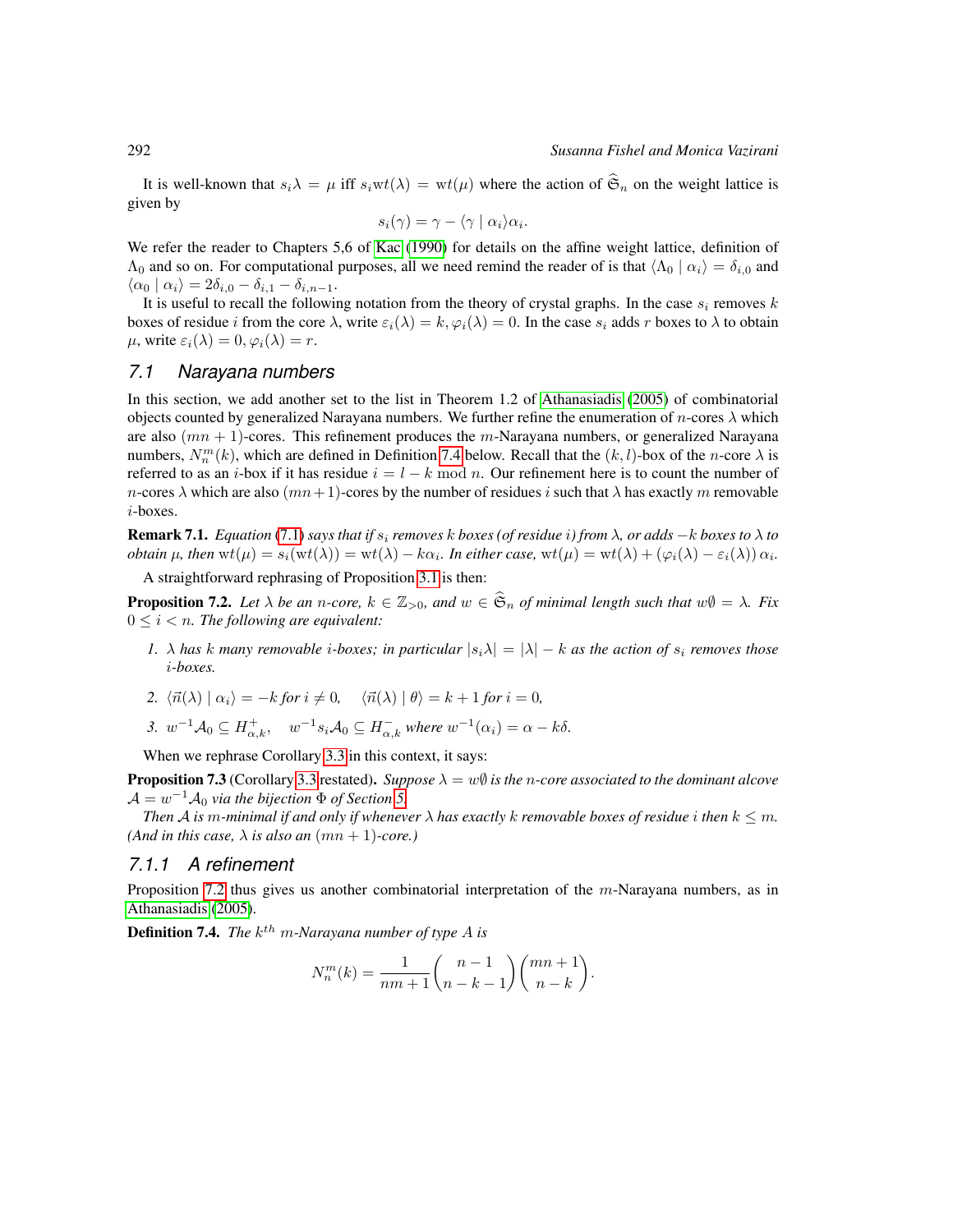Recall from [Athanasiadis](#page-11-10) [\(2005\)](#page-11-10) that  $N_n^m(k)$  is the number of dominant regions of the m-Shi arrangement which have exactly k hyperplanes  $H_{\alpha,m}$  separating them from  $\mathcal{A}_0$  such that  $H_{\alpha,m}$  contains a wall of the region.

In other words, for fixed  $k$ , we count how many  $m$ -minimal alcoves  $\mathcal{A}=w^{-1}\mathcal{A}_0$  satisfy that for exactly k positive roots  $\alpha$ , there exists an i such that  $w^{-1}A_0 \subseteq H_{\alpha,m}^+$  but  $w^{-1}s_iA_0 \subseteq H_{\alpha,m}^-$ . It is clear that

$$
\sum_{k\geq 0} N_n^m(k) = m\text{-Catalan number}
$$

since each dominant  $m$ -minimal alcove gets counted once.

By Proposition [7.2](#page-9-1) above,  $N_n^m(k)$  equivalently counts how many n-cores  $\lambda$  that are also  $(mn+1)$ -cores have exactly k distinct residues i such that  $\lambda$  has precisely m removable *i*-boxes.

**Corollary 7.5.** Let  $N_n^m(k)$  denote the m-Narayana number of type  $A_{n-1}$ . Then

$$
N_n^m(k) = |\{\lambda \mid \lambda \text{ is an } n\text{-core and } (mn+1)\text{-core and } \exists K \subseteq \mathbb{Z}/n\mathbb{Z}
$$
  
with  $|K| = k$  such that  $\lambda$  has exactly m removable boxes  
of residue  $i$  iff  $i \in K\}|.$ 

#### *7.2 Bounded regions*

We rephrase Equation [\(7.1\)](#page-8-3) and Proposition [3.1](#page-2-2) again, this time for m-maximal alcoves and bounded regions.

<span id="page-10-0"></span>Recall Remark [7.1.](#page-9-2) In the context of  $m$ -maximal alcoves and bounded regions, Proposition [3.1](#page-2-2) becomes **Proposition 7.6.** *Let*  $\lambda$  *be an n*-core,  $k \in \mathbb{Z}_{>0}$ , and  $w \in \hat{\mathfrak{S}}_n$  of minimal length such that  $w\emptyset = \lambda$ . Fix  $0 \leq i < n$ . The following are equivalent

$$
1. \ \varphi_i(\lambda) = k,
$$

2. 
$$
\langle \vec{n}(\lambda) | \alpha_i \rangle = k \text{ for } i \neq 0, \quad \langle \vec{n}(\lambda) | \theta \rangle = -k + 1 \text{ for } i = 0,
$$

3.  $w^{-1}A_0 \subseteq H_{\alpha,k}^-$ ,  $w^{-1}s_iA_0 \subseteq H_{\alpha,k}^+$  where  $w^{-1}(\alpha_i) = -\alpha + k\delta$ .

When we rephrase Corollary [3.4](#page-3-2) in this context, it says:

Suppose  $\lambda = w\emptyset$  is the *n*-core associated to the dominant alcove  $\mathcal{A} = w^{-1}\mathcal{A}_0$ . Then  $\mathcal{A}$  is *m*-maximal iff whenever  $\lambda$  has exactly k addable boxes of residue i then  $k \leq m$ . (And in this case,  $\lambda$  is also an  $(mn - 1)$ -core.)

As a consequence, note an *n*-core  $\lambda$  is automatically an  $(mn-1)$ -core if  $\varphi_i(\lambda) \leq m$  for all  $0 \leq i < n$ .

[Athanasiadis and Tzanaki](#page-11-11) [\(2006\)](#page-11-11) define  $h_k^+(\Delta, m)$ ,  $0 \le k < n$  as the number of bounded dominant regions of  $\mathcal{S}_n^m$  for which exactly  $n-1-k$  hyperplanes of the form  $H_{\alpha,m}, \alpha \in \Delta^+$  are walls (i.e. support a facet) of that region and do *not* separate it from the fundamental alcove  $A_0$ .

By the definition of m-maximal, we can replace a bounded region by its unique  $m$ -maximal alcove and consider its walls instead. In other words, to calculate  $h_k^+(\Delta, m)$ , we count how many m-maximal alcoves  $\mathcal{A}=w^{-1}\mathcal{A}_0$  satisfy that for exactly  $n-1-k$  positive roots  $\alpha$ , there exists an i such that  $w^{-1}\mathcal{A}_0\subseteq H_{\alpha,m}^$ but  $w^{-1} s_i A_0 \subseteq H^+_{\alpha,m}$ .

By Proposition [7.6](#page-10-0) above,  $h_k^+ (\Delta, m)$  equivalently counts how many n-cores  $\lambda$  that are also  $(mn - 1)$ cores have exactly  $n - 1 - k$  distinct residues i such that  $\lambda$  has precisely m addable i-boxes.